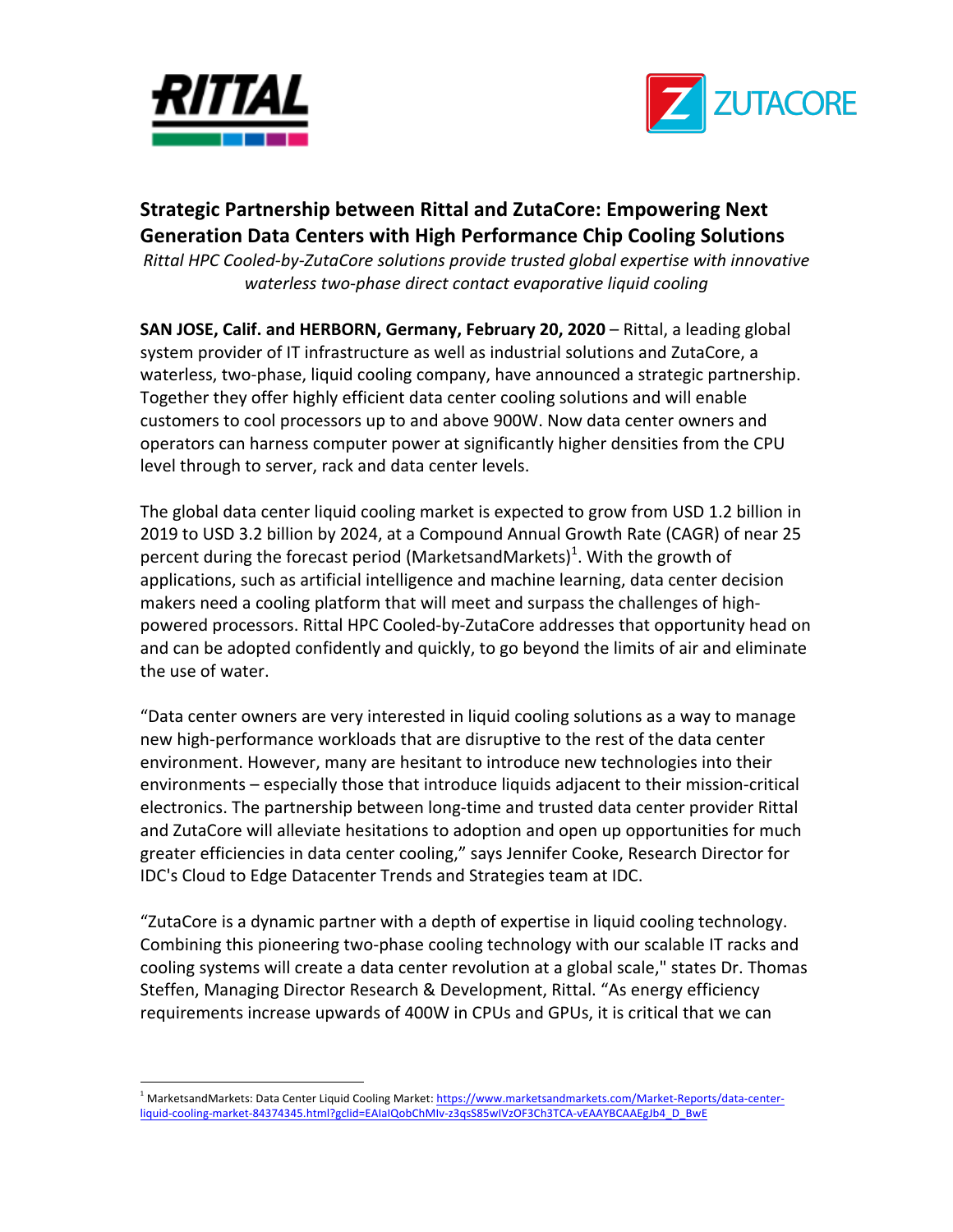



offer solutions that will grow with the customers in order to manage the heat, and other requirements over time," added Dr. Steffen.

As a leading global system provider, Rittal is prepared to accommodate the most diverse requirements across industries and has established itself as a major player in data center cooling. Incorporating ZutaCore's solution into its platform recognizes the complementary LCP technologies. Together they can alleviate cooling boundaries from hot spots to the edge, consistently, in any climate. The unique benefits of waterless liquid cooling are critical to achieving unparalleled heat dissipation while mitigating the risk of IT failure.

"This marks a major milestone for ZutaCore as we partner with a global leader in end-toend solutions for innovative IT environments – from edge to hyperscale computing," says Erez Freibach, co-founder & CEO at ZutaCore. "This partnership will bring tremendous value to data centers globally as customers can now rely on trusted integrated solutions from Rittal embedding advanced, waterless liquid cooling from ZutaCore to densify data centers, decrease complexity, and lower costs. By partnering with Rittal, we are ready to change the dialog and get to the heart of the growing demand to provide effective cooling solutions from the rack to complete data centers worldwide."

Representatives from Rittal and ZutaCore will attend the 2020 OCP Global Summit from March 4-5 at the San Jose Convention Center. At booth number B9 visitors can view an interactive demo and learn more about their joint product pipeline, how they are addressing demands from hyperscale and colocation companies, and a future strategy for scaling to continue to provide flexible solutions for both new and retrofit projects.

## **About Rittal**

Rittal, headquartered in Herborn, Germany, is a leading global provider of solutions for industrial enclosures, power distribution, climate control and IT infrastructure, as well as software and services. Systems made by Rittal can be found in more than 90 percent of all global branches of industry, including mechanical and plant engineering, food and beverage production and in IT and telecommunications. The international market leader's product portfolio includes configurable enclosures, with data available across the entire production process. Smart Rittal cooling systems, with up to 75 per cent lower power and high CO2 advantage, can communicate with the production landscape, enabling predictive maintenance and servicing. The offering also includes innovative IT products, from IT racks and modular data centers, to edge and hyperscale computing solutions. Founded in 1961, Rittal is the largest company in the owner-operated Friedhelm Loh Group. The Friedhelm Loh Group is active worldwide, with 18 production sites and 80 international subsidiaries. It has approximately 12,500 employees and posted revenues of  $E$ 2.6 billion in fiscal 2018. In 2019, the family-run business was